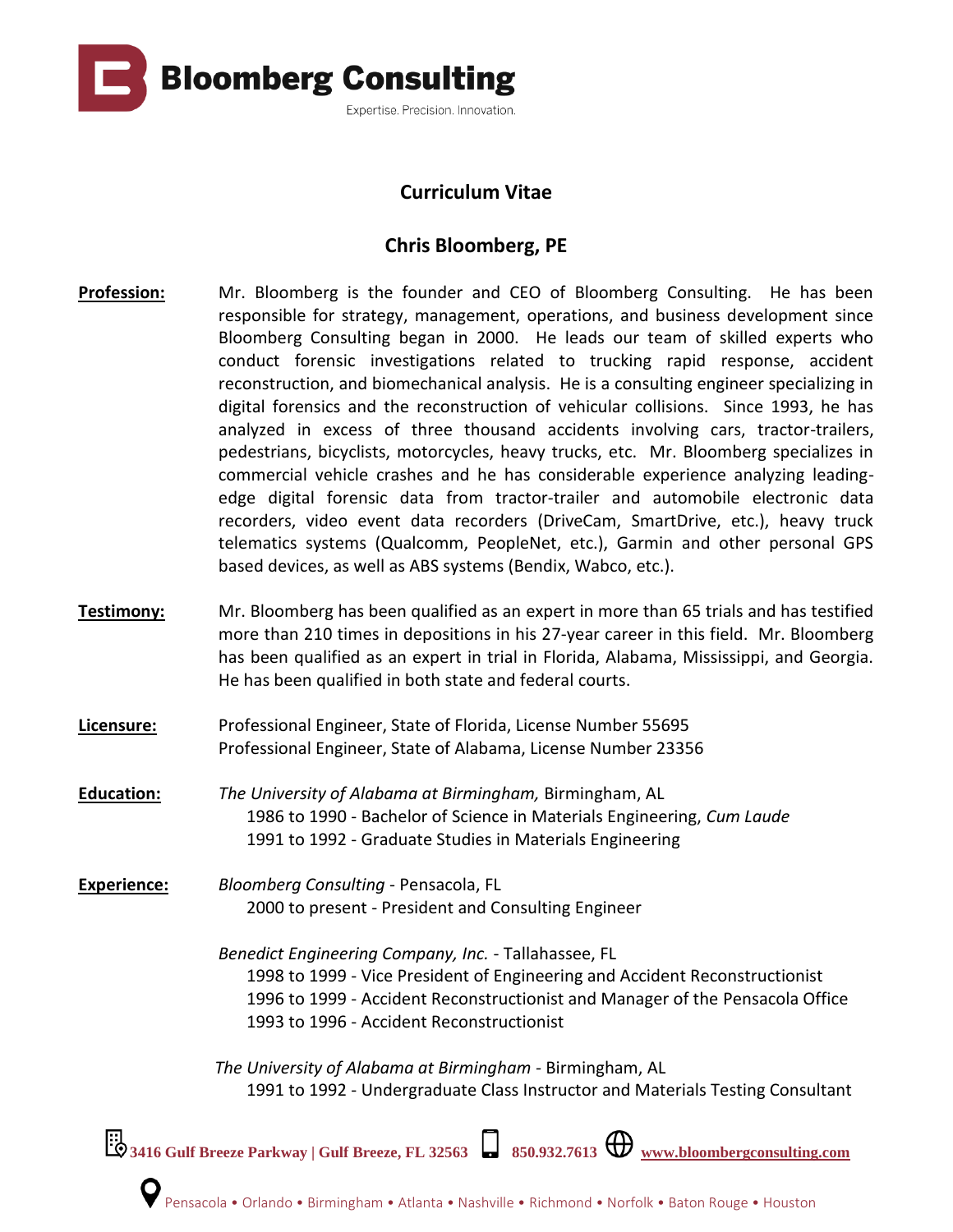

 *Process Equipment Company -* Birmingham, AL 1990 to 1991 - Design and Safety Analysis

*The University of Alabama at Birmingham -* Birmingham, AL 1989 to 1990 - Research for NASA Space Shuttle Projects 1989 to 1990 - Materials Testing Consultant

## **Professional Associations:**

- National Society of Professional Engineers
- National Association of Professional Accident Reconstruction Specialists
- ◆ Society of Automotive Engineers
- American Society for Testing and Materials
- ◆ Florida Engineering Society
- ◆ ASM International
- ◆ Phi Kappa Phi
- ◆ Tau Beta Pi
- Alpha Sigma Mu

## **Professional Development:**

- Ongoing Accident Reconstruction Training Since 1993, Mr. Bloomberg has analyzed hundreds of SAE technical papers, crash tests, and other leadingedge research in the field of engineering and accident reconstruction.
- Event Data Recorder in Traffic Crash Reconstruction: Update and Advanced Analysis Techniques, *Ruth Consulting,* Navarre, FL
- Cellebrite Advanced Smartphone Analysis, *Cellebrite*, Vienna, VA
- Advanced Smartphone Forensics, *SANS Institute*, Baltimore, MD
- Certified Physical Analyst, *Cellebrite* Smartphone Forensics, Montgomery, AL
- Certified Operator, *Cellebrite* Smartphone Forensics, Montgomery, AL
- World Reconstruction Exposition, *WREX*, Orlando, FL
- Faro 3D Laser Scanning, *FARO*, Orlando, FL
- Traffic Accident Reconstruction, *Northwestern University*, Evanston, IL
- Commercial Vehicle Accident Reconstruction, *Texas A & M*, Denton, TX
- Heavy Trucks Course, *Michigan State University*, New Orleans, LA
- Extracting and Analyzing Data from Electronic Control Modules, *Detroit Diesel Training Center*, Detroit, MI
- Electronic Technician for On Highway Trucks, *Caterpillar Training Center*, Birmingham, AL
- How to Interpret Commercial Vehicle Event Data Recorders, *University of Tulsa*, Tulsa, OK